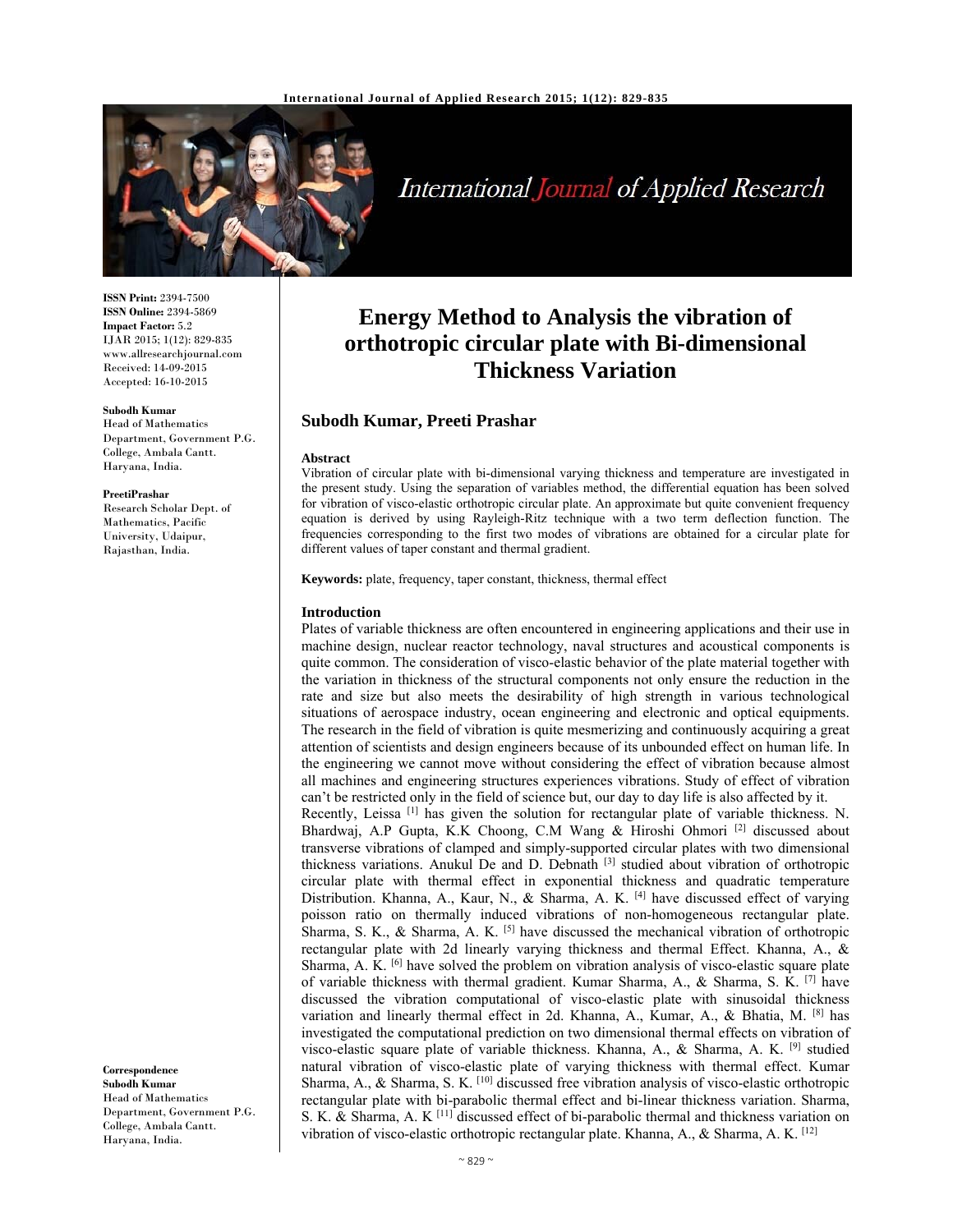analyzed a computational prediction on vibration of square plate by varying thickness with bi-dimensional thermal effect. Khanna, A., & Sharma, A. K.  $^{[13]}$  discussed effect of thermal gradient on vibration of visco-elastic plate with thickness variation. Khanna, A., & Sharma, A. K [14] have studies the mechanical vibration of visco-elastic plate with thickness variation. Khanna, A., Kaur, N., & Sharma, A. K. [15] discussed about effect of varying poisson ratio on thermally induced vibrations of non-homogeneous rectangular plate.

In the aeronautical field, analysis of thermally induced vibrations in circular plates of variable thickness has a great interest due to their utility in aircraft wings. So, it is essentially required to have the knowledge of vibration for a designer. Here, present investigation is to study the vibrations of circular plate with bi-dimensional varying thickness and temperature. Rayleigh-Ritz's method has been applied to derive the frequency equation of the plate. All results are illustrated with Graphs.

#### **Equation of Transverse Motion**

The equation of motion for a circular plate of radius  $\alpha$  is governed by the equation [3]  $r \frac{\partial}{\partial r} \left[ \frac{1}{r} \left( \frac{\partial}{\partial r} (r M_r) - M_\theta \right) \right] = \rho h \frac{\partial^2 \omega}{\partial t^2}$  (1)

The resultant moments of  $M_r$  and  $M_\theta$  for a polar visco-elastic material of plate are

$$
M_r = -\widetilde{D}D_r\left(\frac{\partial^2 \omega}{\partial r^2} + \frac{v}{r}\frac{\partial \omega}{\partial r}\right)
$$
  
\n
$$
M_\theta = -\widetilde{D}D_\theta\left(\frac{1}{r}\frac{\partial \omega}{\partial r} + v\frac{\partial^2 \omega}{\partial r^2}\right)
$$
  
\nwhere  
\n
$$
D_r = \frac{E_r h^3}{12(1 - v_\theta v_r)} \text{ and } D_r = \frac{E_\theta h^3}{12(1 - v_\theta v_r)}
$$
\n
$$
\text{and } \widetilde{D} \text{ is the visco-elastic operator} \tag{3}
$$

and  $D$  is the visco-elastic operator.

The deflection  $\omega$  can be sought in the form of product of two functions as follows:  $w(r, \theta, t) = W(r, \theta)T(t)$  (4)

where  $W(r, \theta)$  is the deflection function and  $T(t)$  is the time function. Using equations (2) and (4) in (1) one gets  $D_r \frac{\partial^4 w}{\partial r^4} + \frac{2}{r} \left( D_r + r \frac{\partial D_r}{\partial r} \right) \frac{\partial^3 w}{\partial r^3} + \frac{1}{r^2} \left[ -\overline{D_\theta} + r (2 + v_\theta) \frac{\partial D_r}{\partial r} + r^2 \frac{\partial^2 D_r}{\partial r^2} \right] \frac{\partial^2 w}{\partial r^2} + \frac{1}{r^3} \left[ \overline{D_\theta} + r \frac{\partial \overline{D_\theta}}{\partial r} + r^2 \frac{\partial^2 D_r}{\partial r^2} \right] \frac{\partial w}{\partial r} + \bar{\rho} h \frac{\partial^$ 

Substituting dimensionless quantities, $R = \frac{r}{a}$ ,  $H = \frac{h}{a}$ ,  $\rho = \frac{\overline{\rho}}{a}$ ,  $D_R = \frac{D_r}{a^3}$ ,  $D_\theta = \frac{\overline{D_\theta}}{a^3}$  and  $\overline{W} = \frac{w}{a}$ .<br>These equations are expressions for transverse motion of a circular plate with Equation (1) will be transformed in to the following form  $[3]$ 

$$
D_R \frac{\partial^4 \overline{W}}{\partial R^4} + \frac{2}{r} \left( D_R + R \frac{\partial D_R}{\partial R} \right) \frac{\partial^3 \overline{W}}{\partial R^3} + \frac{1}{R^2} \left[ -D_\theta + R(2 + \nu_\theta) \frac{\partial D_R}{\partial R} + r^2 \frac{\partial^2 D_R}{\partial R^2} \right] \frac{\partial^2 \overline{W}}{\partial R^2} + \frac{1}{R^3} \left[ D_\theta + R \frac{\partial D_\theta}{\partial R} + R^2 \frac{\partial^2 D_R}{\partial R^2} \right] \frac{\partial \overline{W}}{\partial R} + a^3 \rho H \frac{\partial^2 \overline{W}}{\partial t^2} = 0
$$

#### **Analysis of Equation of Motion**

Assuming a steady temperature field in the radial and circumference direction for a circular plate as [2]  $T = T_0(1 - R)(1 - \cos \theta)$  (6) where  $T$  denotes the temperature excess above the reference temperature and  $T_0$  denotes thereference temperature.

The temperature dependence of the modulus of elasticity for most structural material is given as  $E_R(T) = E_1(1 - \gamma T), E_{\theta}(T) = E_2(1 - \gamma T)$  (7) where  $E_0$  is the value of Young's modulus at the reference temperature, i.e. T =0 and  $\gamma$  is the slope of variation E of with T.

The module variation, in view of expressions (6) and (7), becomes

$$
E_R(r) = E_1[1 - \alpha(1 - R)(1 - \cos \theta)], E_{\theta}(r) = E_2[1 - \alpha(1 - R)(1 - \cos \theta)]
$$
  
where  $\alpha = \gamma T_0$  ( $0 \le \alpha < 1$ ) is a parameter known as thermal gradient. (8)

The expression for the maximum strain energy *V* and maximum kinetic energy *T* in the plate, when it vibrates with the mode shape  $W(r, \theta)$  are given as [3] <sup>1</sup>

$$
V = \frac{1}{2} \int_0^a \int_0^{2\pi} \left[ D_R \left\{ \left( \frac{\partial^2 W}{\partial R^2} \right) + 2 \nu_\theta \frac{\partial^2 W}{\partial R^2} \left( \frac{1}{R} \frac{\partial W}{\partial R} \right) \right\} + D_\theta \left( \frac{1}{R} \frac{\partial W}{\partial R} \right)^2 \right] R \, dR \, d\theta
$$

and

 $T = \frac{1}{2} p^2 \int_0^a \int_0^{2\pi} \rho H W^2 R \, dR \, d\theta$  $\int_0^a \int_0^{2\pi} \rho H \, W^2 R \, dR \, d\theta$  (9) It is assumed that the thickness varies in linearly in two dimensional as [2]  $H = H_o F(R, \theta)$  (10) where  $(H_0 = H|_{R=0})$  and  $F(R, \theta) = (1 - \beta_1 R)(1 - \beta_2 \cos \theta)$ 

$$
\sim 830\,\degree
$$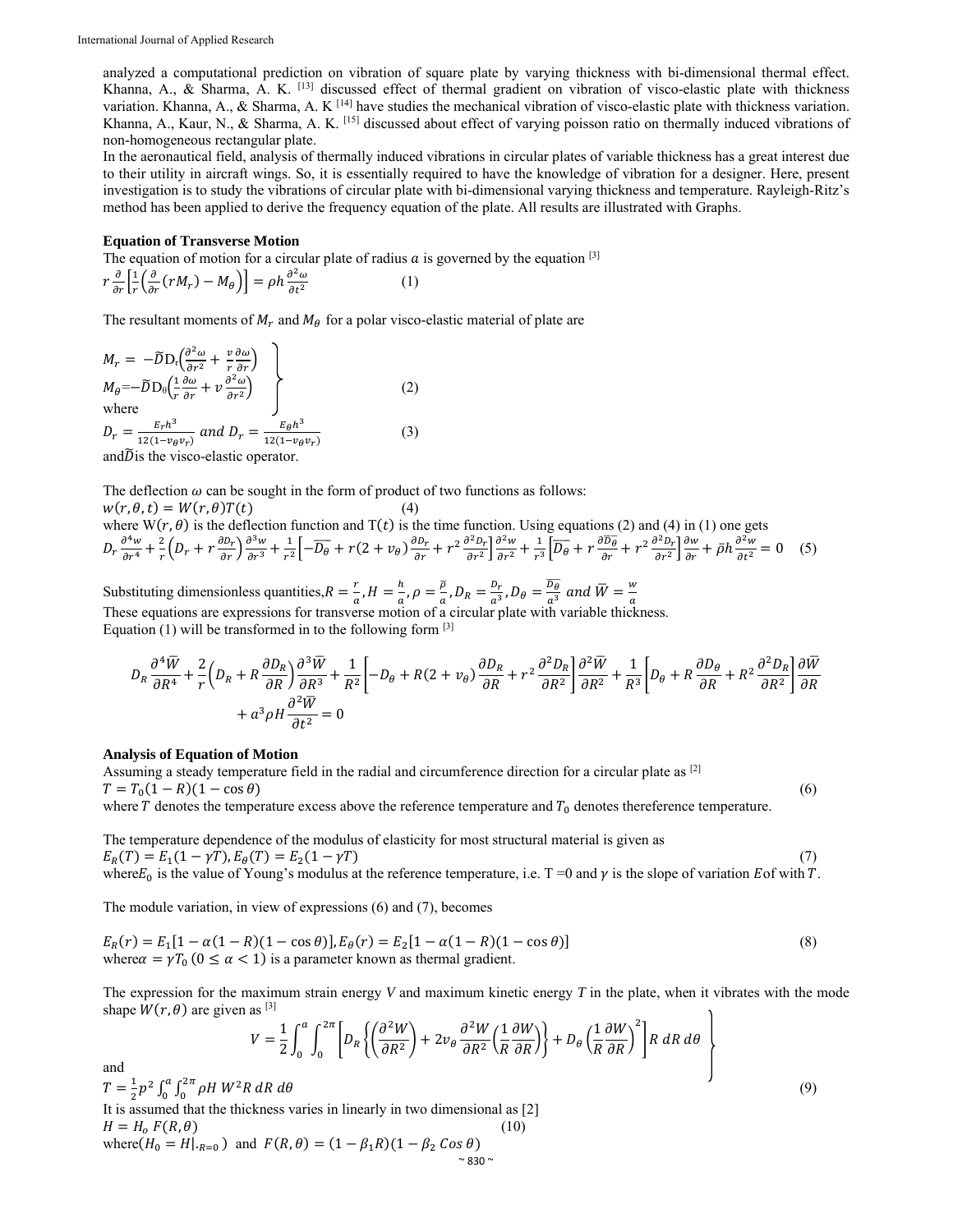Assume that  $W(r, \theta) = W_1(r) cos \theta$  (11)

λ

Using equations  $(6)$  and  $(10)$  in equations  $(9)$ , one gets

$$
V = \frac{\pi a^3 E_0 H^3}{24(1 - v^2)} \int_0^1 (1 - \alpha (1 - R)(1 - \cos \theta)) ((1 - \beta_1 R)(1 - \cos \theta))^3 \left\{ \left[ \left( \frac{d^2 \overline{W}}{dR^2} \right) + 2v_\theta \frac{d^2 \overline{W}}{dR^2} \left( \frac{1}{R} \frac{d \overline{W}}{dR} \right) + \left( \frac{1}{R} \frac{d \overline{W}}{dR} \right)^2 \right] \right\} R dR
$$
\nand\n
$$
T = \frac{\pi a^3 p^2 \rho H_0}{2} \int_0^1 [(1 - \beta_1 R)(1 - \beta_2 \cos \theta)] R \overline{W}^2 dR
$$
\n(12)

### **Solutions and Frequency Equation**

Rayleigh-Ritz technique requires that the maximum strain energy must be equal to the maximum kinetic energy. It is, therefore, necessary for the problem under consideration that

$$
\delta(V - T = 0) \tag{13}
$$

For arbitrary variation of *W* satisfying relevant geometric boundary conditions. Circular plate clamped at the edges r=a i.e. R=1 the boundary conditions are

$$
\overline{W} = \frac{d\overline{w}}{dR} = 0 \quad \text{at} \quad R = 1 \tag{14}
$$

and the corresponding two terms of deflection function is taken as

$$
\overline{W}(R) = C_1(1 - R^2) + C_2(1 - R)^3
$$
\n(15)

where  $C_1$  and  $C_2$  are undetermined coefficients. Now using equations (13) in equation (14), one has

$$
\delta(V_1 - \lambda^2 T_1) = 0\tag{16}
$$

Where

$$
V_1 = \int_0^1 \left(1 - \alpha(1 - R)(1 - \cos\theta)\right) \left((1 - \beta_1 R)(1 - \cos\theta)\right)^3 \left\{ \left[ \left(\frac{d^2 \bar{W}}{dR^2}\right) + 2v_\theta \frac{d^2 \bar{W}}{dR^2} \right] \right\} R dR
$$
  
And

$$
T = \int_0^1 [(1 - \beta_1 R)(1 - \beta_2 \cos \theta)] R \overline{W}^2 dR
$$
 (17)

Where,

$$
l = \frac{\pi a^5 E_0 H_0^3}{24(1 - v^2)}\tag{18}
$$

Equation (16) involves the unknowns C<sub>1</sub> and C<sub>2</sub> arising due to substitution of  $\overline{W}(R)$  from (15). These unknowns are to be determined from equation (16), for which

$$
\frac{\partial}{\partial c_n} (V_1 - \lambda^2 T_1) = 0, \text{ for } n = 1, 2. \tag{19}
$$

Equation (16) simplifies to the form

$$
b_{n1}C_1 + b_{n2}C_2 = 0 \quad \text{for } n = 1, 2. \tag{20}
$$

Where, $b_{n1}$  and  $b_{n2}$  ( $n = 1,2$ ) involve the parametric constant and frequency parameter.

For a non-trivial solution, the determinant of the coefficient of equation (20) must be zero. Thus, one gets the frequency equation as

$$
\begin{vmatrix} b_{11} & b_{12} \\ b_{21} & b_{22} \end{vmatrix} = 0
$$
 (21)

On solving (21) one gets a quadratic equation in  $\lambda^2$ , so it will give two roots.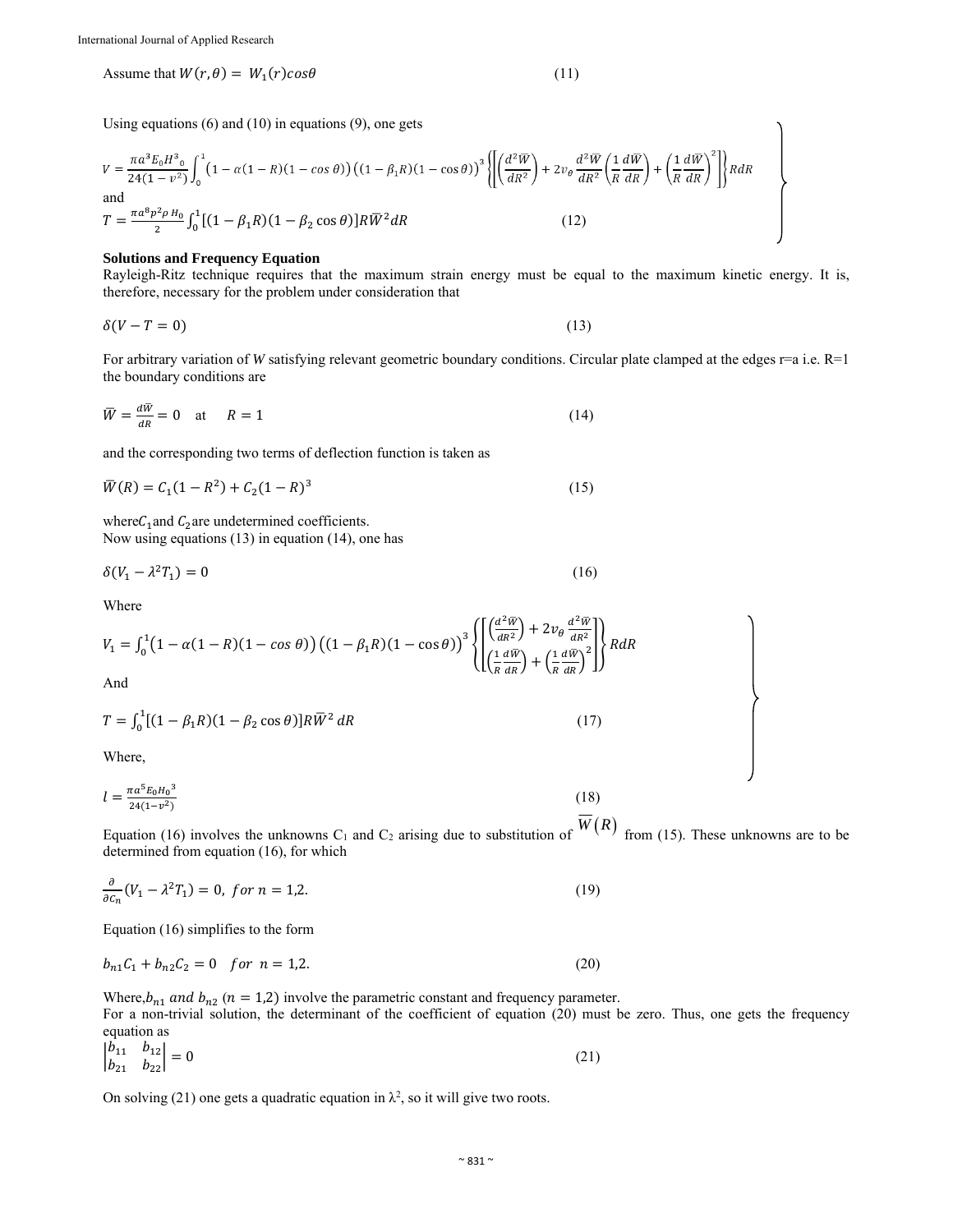#### **Result and Discussion**

Frequencies for the first two modes of vibrations are computed for circular plate whose thickness varies linearly in two directions. Different values of thermal gradient α and taper constants  $β_1$  and  $β_2$ , has been considered. All results are presented in graphical form.

**Figure 1** contains numerical results for frequency parameter  $\lambda$  for different values of thermal gradient α form 0.0 to 1 and taper constants

a)  $\beta_1 = \beta_2 = 0.0$ 

- b)  $\beta_1 = \beta_2 = 0.4$
- c)  $\beta_1 = \beta_2 = 0.8$

It can be seen from the tables that as thermal gradient  $\alpha$  increases, frequency parameter decreases for both the modes of vibration.

**Figure 2** contains numerical results for frequency parameter  $\lambda$  for different values of thermal gradient  $\alpha$  form 0.0 to 1 and taper constants

a)  $\beta_1 = 0.0, \beta_2 = 0.2$ 

b)  $\beta_1 = 0.2$ ,  $\beta_2 = 0.4$ 

c)  $\beta_1 = 0.4$ ,  $\beta_2 = 0.8$ 

It can be seen from the tables that as thermal gradient  $\alpha$  increases, frequency parameter also decreases for both the modes of vibration.

**Figure 3** contains numerical results for frequency parameter  $\lambda$  for different values of thermal gradient  $\beta_1$  form 0.0 to 1 and taper constants

- a)  $\alpha = \beta_2 = 0.0$
- b)  $\alpha = \beta_2 = 0.4$
- c)  $\alpha = \beta_2 = 0.8$

It can be seen from the tables that as thermal gradient  $β_1$  increases, frequency parameter increases for both the modes of vibration.

**Figure 4** contains numerical results for frequency parameter  $\lambda$  for different values of thermal gradient  $\beta_2$  form 0.0 to 1 and taper constants

- a)  $\alpha = \beta_1 = 0.0$
- b)  $\alpha = \beta_1 = 0.4$
- c)  $\alpha = \beta_1 = 0.8$

It can be seen from the tables that as thermal gradient  $β_1$  increases, frequency parameter also increases for both the modes of vibration.



 $\sim$  832  $\sim$ **Fig 1**Frequency parameter vs thermal gradient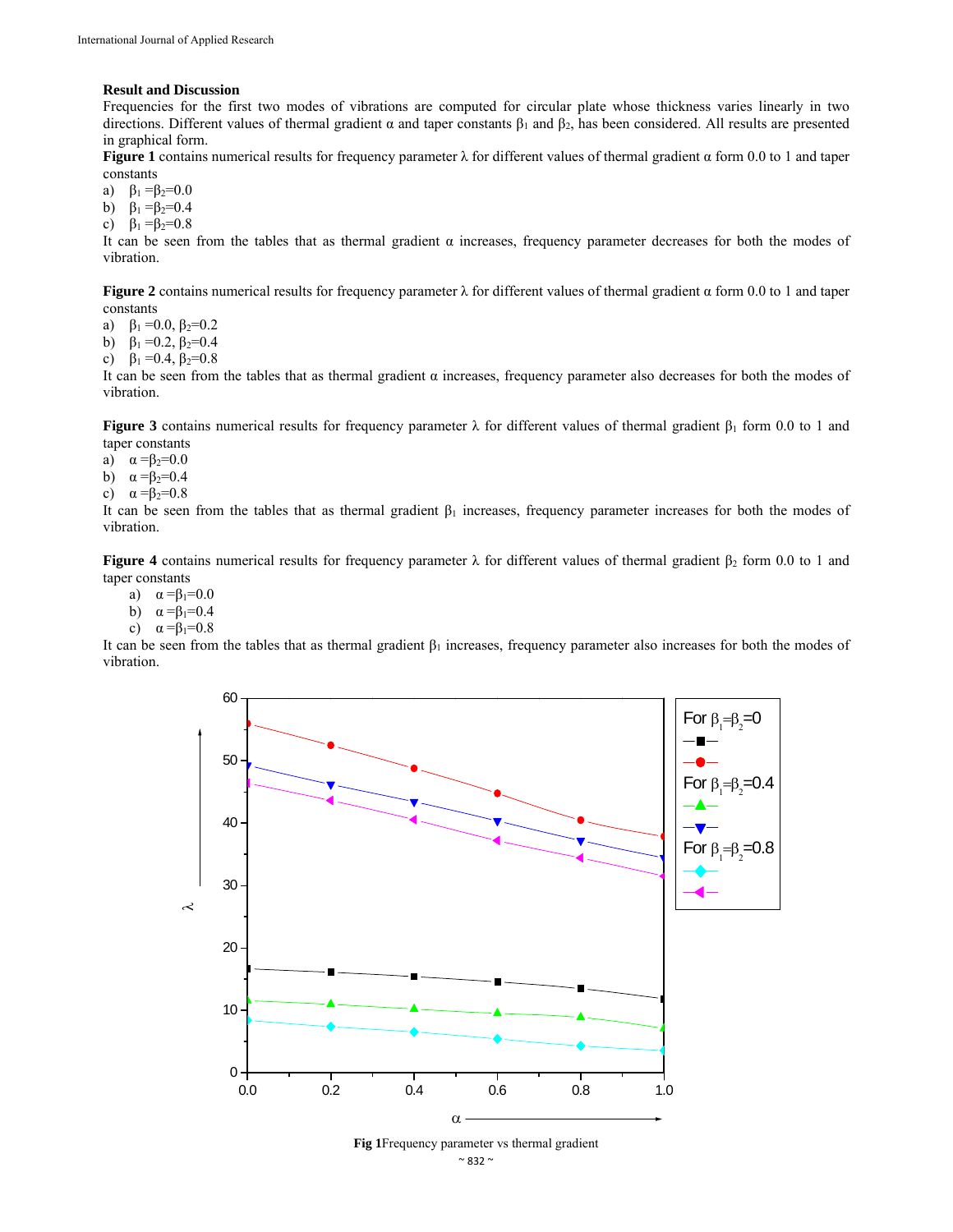

**Fig 2:**Frequency parameter vs thermal gradient



**Fig 3:** Frequency parameter vs taper constant β1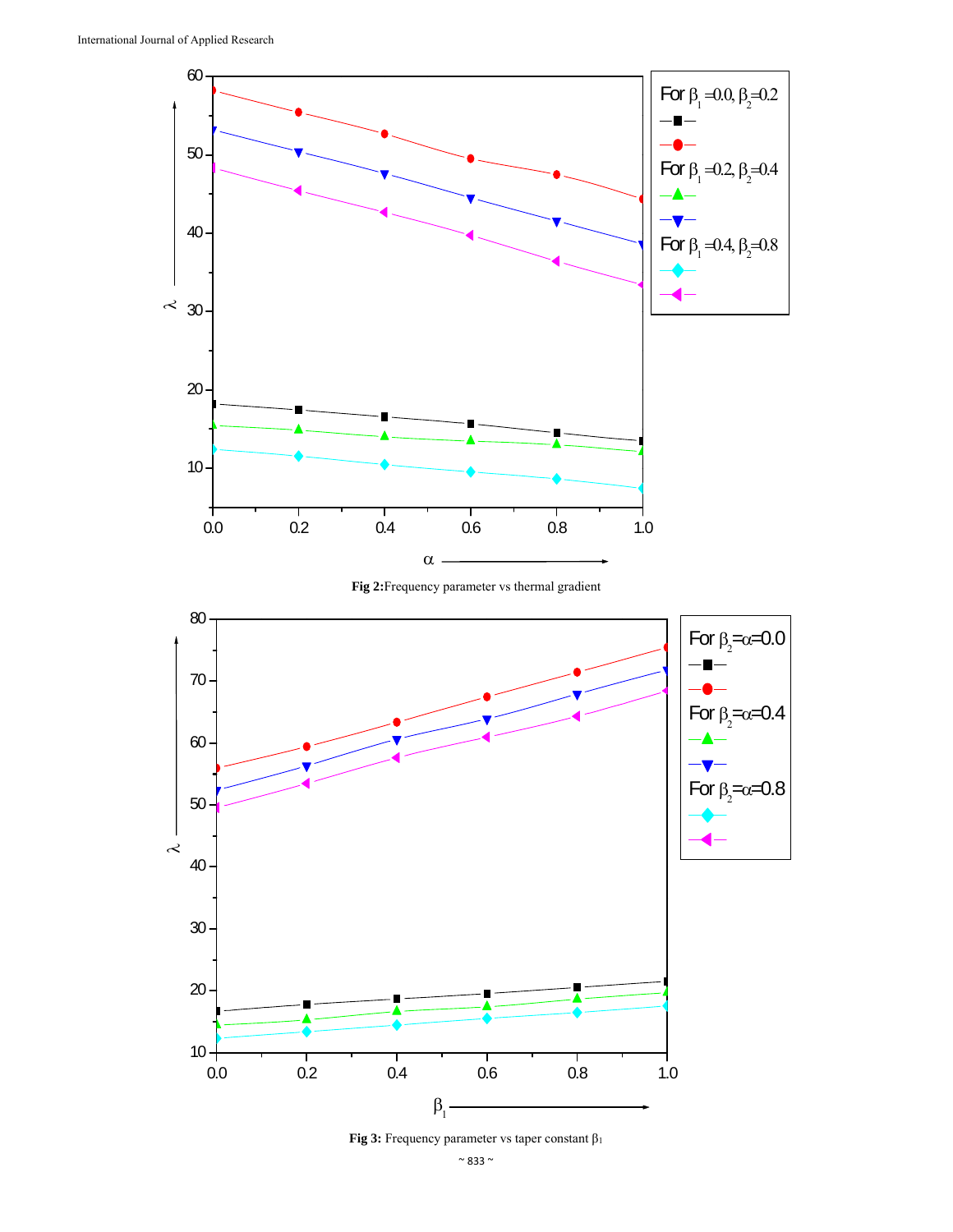

**Fig 4:** Frequency parameter vs taper constant β2

## **Conclusion**

This paper has devoted to study the effect of material on the fundamental frequencies of circular plate whose thickness varies linear in two directions based on classical plate theory. Different values of taper constant and thermal gradient have been considered. It is observed on increasing the value of thermal gradient, frequency parameter decreases whereas on increasing thermal gradient the value of frequency parameter increases.

Thus engineers can obtained a change in the frequencies of a plate by a proper choice of various plate parameters considered here and fulfill their requirements.

## **References**

- 1. Leissa AW. Vibration of plate, *NASA* SP-160, 1969.
- 2. Bhardwaj N, Gupta AP, Choong KK, Wang CM, Hiroshi Ohmori. Transverse Vibrations of clamped and simplysupported circular plates with two dimensional thickness variation, Shock and Vibration2012; 19:273-285.
- 3. Anukul De, Debnath D. Vibration of Orthotropic Circular Plate with Thermal Effect in Exponential Thickness and Quadratic Temperature Distribution, J Mech. Cont. & Math. Sci. 2013; 8:1121-1129.
- 4. Khanna A, Kaur N, Sharma AK. Effect of varying poisson ratio on thermally induced vibrations of non-homogeneous rectangular plate Indian Journal of Science and Technology.2012; 5(9):3263-3267.
- 5. Sharma SK, Sharma AK. Mechanical Vibration of Orthotropic Rectangular Plate with 2D Linearly Varying Thickness and Thermal Effect International Journal of Research in Advent Technology.2014; 2(6):184-190.
- 6. Khanna A, Sharma AK. Vibration Analysis of Visco-Elastic Square Plate of Variable Thickness with Thermal GradientInternational Journal of Engineering and Applied Sciences, Turkey.2011; 3(4):1-6.
- 7. Kumar Sharma A, Sharma SK. Vibration Computational of Visco-Elastic Plate with Sinusoidal Thickness Variation and Linearly Thermal effect in 2D Journal of Advanced Research in Applied Mechanics & Computational Fluid Dynamics.2014; 1(1):46-54.
- 8. Khanna A, Kumar A, Bhatia M. A Computational Prediction on Two Dimensional Thermal Effect on Vibration of Viscoelastic Square Plate of Variable Thickness Presented and Published in Proceeding of *Coniaps* held in UPES, Deharadun, 13 2011.
- 9. Khanna A, Sharma AK. Natural Vibration of Visco-Elastic Plate of Varying Thickness with Thermal Effect Journal of Applied Science and Engineering*.*2013; 16(2):135-140.
- 10. Kumar Sharma A, Sharma SK. Free Vibration Analysis of Visco-elastic Orthotropic Rectangular plate with Bi-Parabolic Thermal Effect and Bi-Linear Thickness VariationJournal of Advanced Research in Applied Mechanics & Computational Fluid Dynamics.2014; 1(1):10-23.